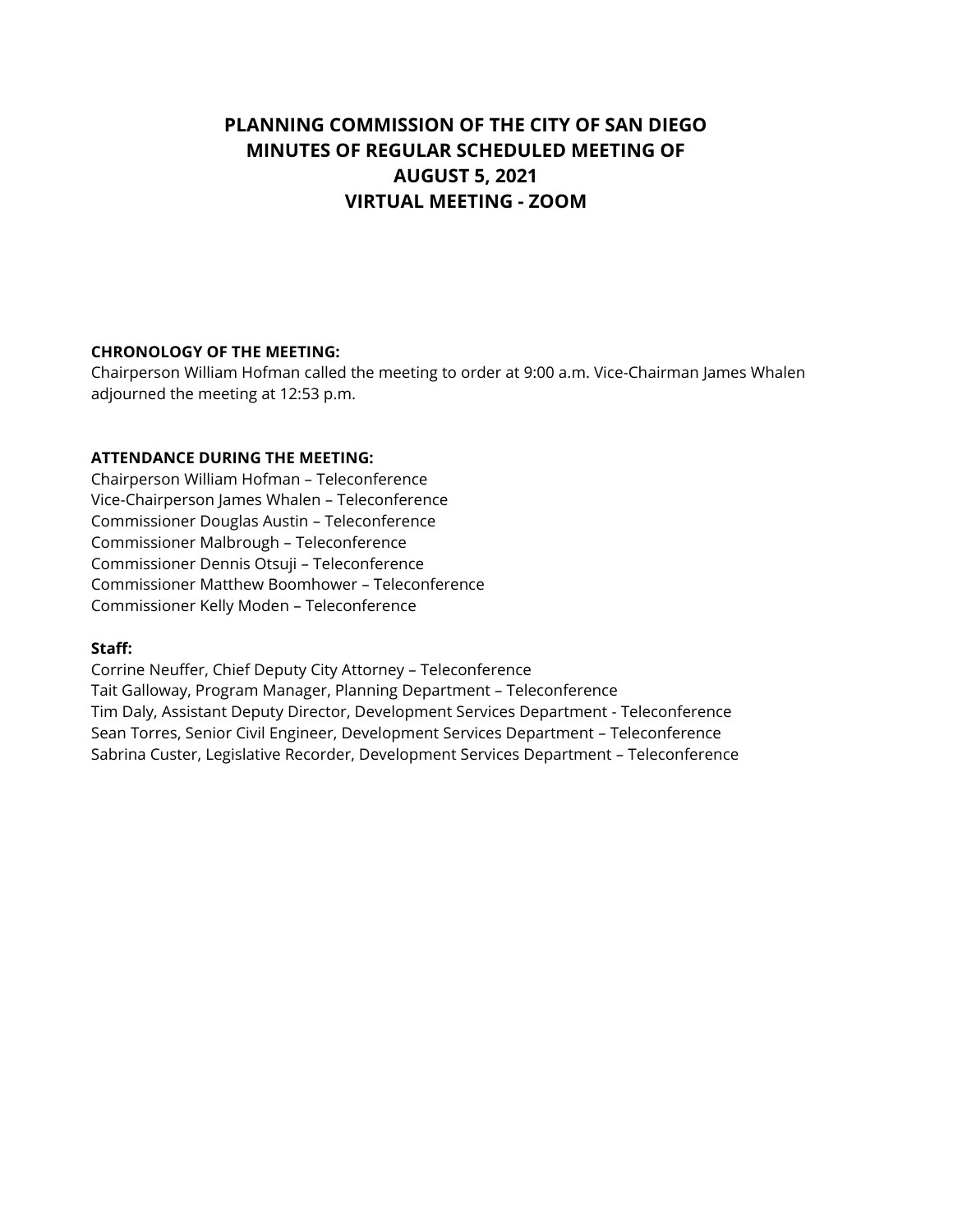## **ANNOUNCEMENTS/PUBLIC COMMENT**

None.

## **REQUESTS FOR ITEMS TO BE CONTINUED AND/OR WITHDRAWN**

None.

### **APPROVAL OF THE AGENDA**

MOTION BY VICE-CHAIRMAN WHALEN TO CHANGE THE ORDER OF ITEMS BEING PRESENTED. ITEM #2 – TEEL RESIDENCE WILL BE PRESENTED FIRST. Second by Commissioner Malbrough. The motion passed by a vote of 6-0-1with Commissioners Otsuji, Malbrough, Austin, Moden, Boomhower and Whalen yes and Chairman Hofman abstaining.

## **DIRECTOR'S REPORT**

No report from Development Services Department.

Tait Galloway, Planning Department, reported that early this week the City Council approved the Park Master Plan.

## **COMMISSION COMMENT**

None

### **AGENDA ITEMS**

### **ITEM–1** *Expedited Project*

## **\*TRAILS AT CARMEL MOUNTAIN RANCH – PROJECT NO. 652519**

City Council District: 5 Plan Area: Carmel Mountain Ranch Staff: Martin Mendez

Speakers in Opposition and in Favor: Jason Han, Carly Keatts, Jonathan Frankel, Marcela Escobar-Eck, Rachel Laing, Doug Telcote, Jerri Hunt, Roxanne Whitney, Ricardo Villa, Kareem Morad, Leslie Peraza, Adam Browning Julie Ann Hahn, Jess O'Sullivan, Jack Stelz, Jason Paguio, Sina Hajhassen, David Lizerbran, Troy, Daum, Eric Spidally, Marissa Tucker-Borquez, Eric Edelman, John O'Reilly, Matthew Jenkins, Maddy Kilkenny, Greg Block, William Laing, Sean Frencis, Aidan Clark, Magie Newman, Saeem Manglik, Bruce Bergman, Heather Riley, Ricardo Florez, Terry Farris, Brian Hollandsworth, Greg Angela, John Chiu, Haley Wonsley, Francisco Castaneda, Steve bassi, Darren Pudgil, Anna Solo, Andy Kopp, Kurt Carlson, Dan Thompson, Alan Hahn, Madeline Leal, Angeli Calinog, Debra Rosa, Isabela Rodriguez, Karen Vouge, George Courser, Rick Ludwig, Maria Schneider, Ali Khodafar, Peter Anderson, Mark Manin, Cathy Carr, Rob Halen, Marc Grojic, Badr Yacoub, Craig Schneider, Gayle Duke, Dean Westbrooke, Dustin Leal, Brian Griffith, Brittney Siordia, Kirsten Green, Michelle Hellerud, Jeff Kucharski, Brian Forinash, Derrick Luckett, Margaret Hatounian, Judi, McCarter

*Break @ 10:25 to 10:30 Break @ 12:02 to 12:12*